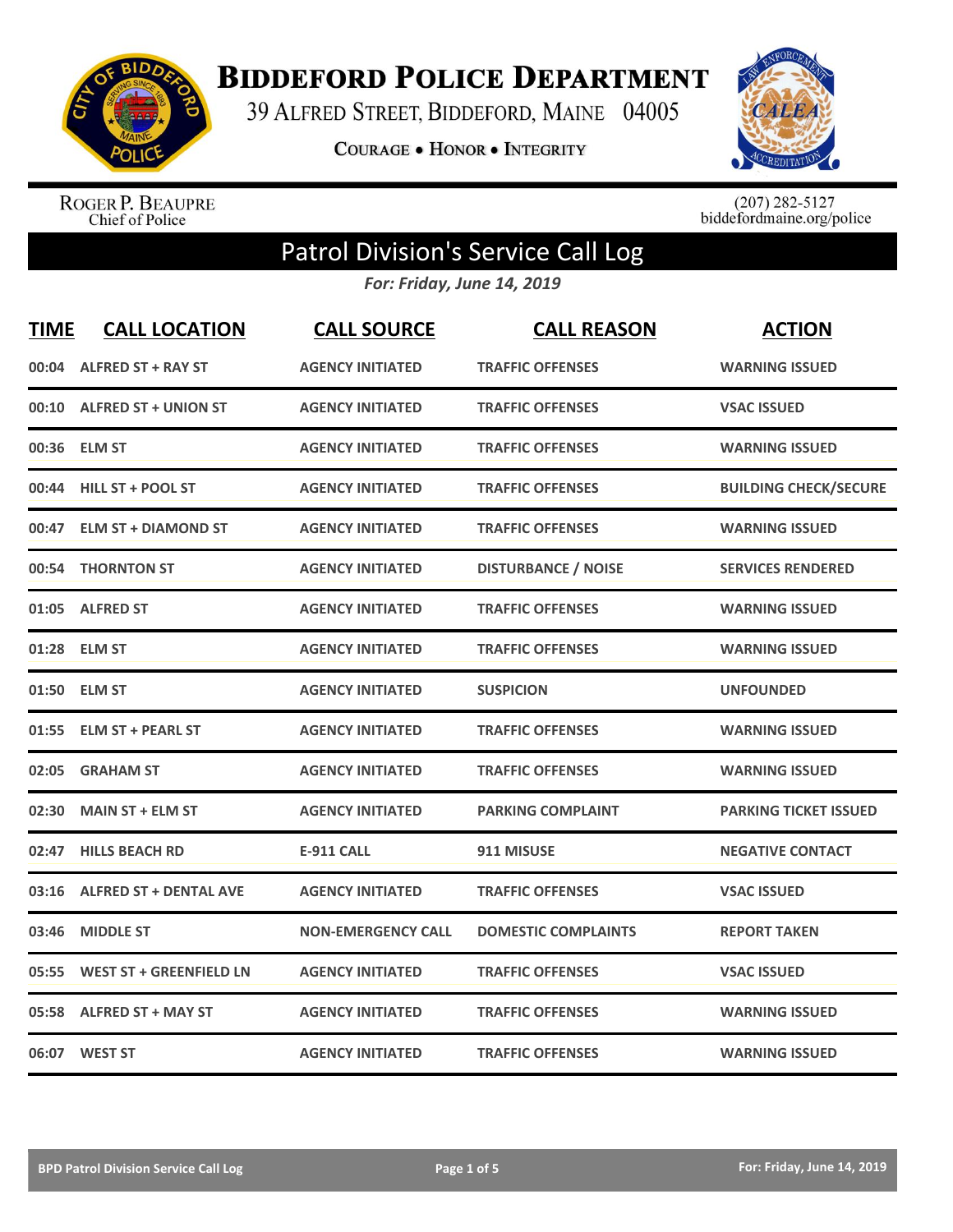| <b>TIME</b> | <b>CALL LOCATION</b> |  |
|-------------|----------------------|--|
|             |                      |  |

**TIME CALL LOCATION CALL SOURCE CALL REASON ACTION**

**06:25 ALFRED ST + MYRTLE ST AGENCY INITIATED VIOL OF BAIL CONDITIONS ARREST(S) MADE**

**OFFENDER: CRYSTAL D SON ............... AGE: 34 ............... RESIDENT OF: SPRINGVALE, ME** CHARGE: UNLAWFUL POSSESSION OF SCHEDULED DRUG CHARGE: VIOLATING CONDITION OF RELEASE

| 06:26 HILL ST                 | AGENCY INITIATED WARRANT ARREST |                                                                    | <b>ARREST(S) MADE</b>     |
|-------------------------------|---------------------------------|--------------------------------------------------------------------|---------------------------|
|                               |                                 | OFFENDER: SYED MOSTAFA FAKORY  AGE: 26  RESIDENT OF: BIDDEFORD, ME |                           |
| <b>CHARGE: WARRANT ARREST</b> |                                 |                                                                    |                           |
| 07:06 ALFRED ST + GRAHAM ST   | <b>AGENCY INITIATED</b>         | <b>TRAFFIC OFFENSES</b>                                            | <b>WARNING ISSUED</b>     |
| 07:19 ALFRED ST               | <b>NON-EMERGENCY CALL</b>       | <b>ROAD HAZARD</b>                                                 | <b>SERVICES RENDERED</b>  |
| 07:40 LANDRY ST               | <b>E-911 CALL</b>               | 911 MISUSE                                                         | <b>WARNING ISSUED</b>     |
| 07:52 WEST ST                 | <b>NON-EMERGENCY CALL</b>       | <b>SUSPICION</b>                                                   | <b>SERVICES RENDERED</b>  |
| 07:57 POOL ST                 | <b>AGENCY INITIATED</b>         | <b>TRAFFIC OFFENSES</b>                                            | <b>WARNING ISSUED</b>     |
| 08:06 HILLS BEACH RD          | <b>AGENCY INITIATED</b>         | <b>TRAFFIC OFFENSES</b>                                            | <b>WARNING ISSUED</b>     |
| 08:18 ELM ST                  | <b>E-911 CALL</b>               | <b>DISTURBANCE / NOISE</b>                                         | <b>WARNING ISSUED</b>     |
| 08:21 WEST ST                 | <b>AGENCY INITIATED</b>         | <b>TRAFFIC OFFENSES</b>                                            | <b>VSAC ISSUED</b>        |
| 08:34 FOSS ST                 | <b>WALK-IN AT STATION</b>       | <b>VIOL PROTECTION FROM ABUSE</b>                                  | <b>REPORT TAKEN</b>       |
| 08:41 KEELY WAY               | <b>E-911 CALL</b>               | 911 MISUSE                                                         | <b>NO ACTION REQUIRED</b> |
| 08:43 WATER ST                | <b>AGENCY INITIATED</b>         | <b>TRAFFIC OFFENSES</b>                                            | <b>WARNING ISSUED</b>     |
| 08:49 HILL ST                 | <b>NON-EMERGENCY CALL</b>       | <b>DEBRIS INTHE ROAD</b>                                           | <b>SERVICES RENDERED</b>  |
| 08:52 ELM ST                  | <b>AGENCY INITIATED</b>         | <b>CODES ENFORCEMENT</b>                                           | <b>SERVICES RENDERED</b>  |
| 08:54 WEST ST                 | <b>AGENCY INITIATED</b>         | <b>TRAFFIC OFFENSES</b>                                            | <b>VSAC ISSUED</b>        |
| 09:00 ALFRED ST               | <b>AGENCY INITIATED</b>         | <b>TRAFFIC OFFENSES</b>                                            | <b>WARNING ISSUED</b>     |
| 09:10 EVANTHIA DR + GUINEA RD | <b>AGENCY INITIATED</b>         | <b>TRAFFIC OFFENSES</b>                                            | <b>WARNING ISSUED</b>     |
| 09:14 ALFRED ST               | <b>AGENCY INITIATED</b>         | <b>TRAFFIC OFFENSES</b>                                            | <b>VSAC ISSUED</b>        |
| 09:18 MAY ST + AMHERST ST     | <b>AGENCY INITIATED</b>         | <b>TRAFFIC OFFENSES</b>                                            | <b>WARNING ISSUED</b>     |
| 09:23 GUINEA RD               | <b>AGENCY INITIATED</b>         | <b>TRAFFIC OFFENSES</b>                                            | <b>WARNING ISSUED</b>     |
| 09:24 PIKE ST + POOL ST       | <b>NON-EMERGENCY CALL</b>       | <b>ANIMAL COMPLAINT</b>                                            | <b>NEGATIVE CONTACT</b>   |
| 09:36 SOUTH ST + GLENVIEW DR  | <b>AGENCY INITIATED</b>         | <b>TRAFFIC OFFENSES</b>                                            | <b>WARNING ISSUED</b>     |
|                               |                                 |                                                                    |                           |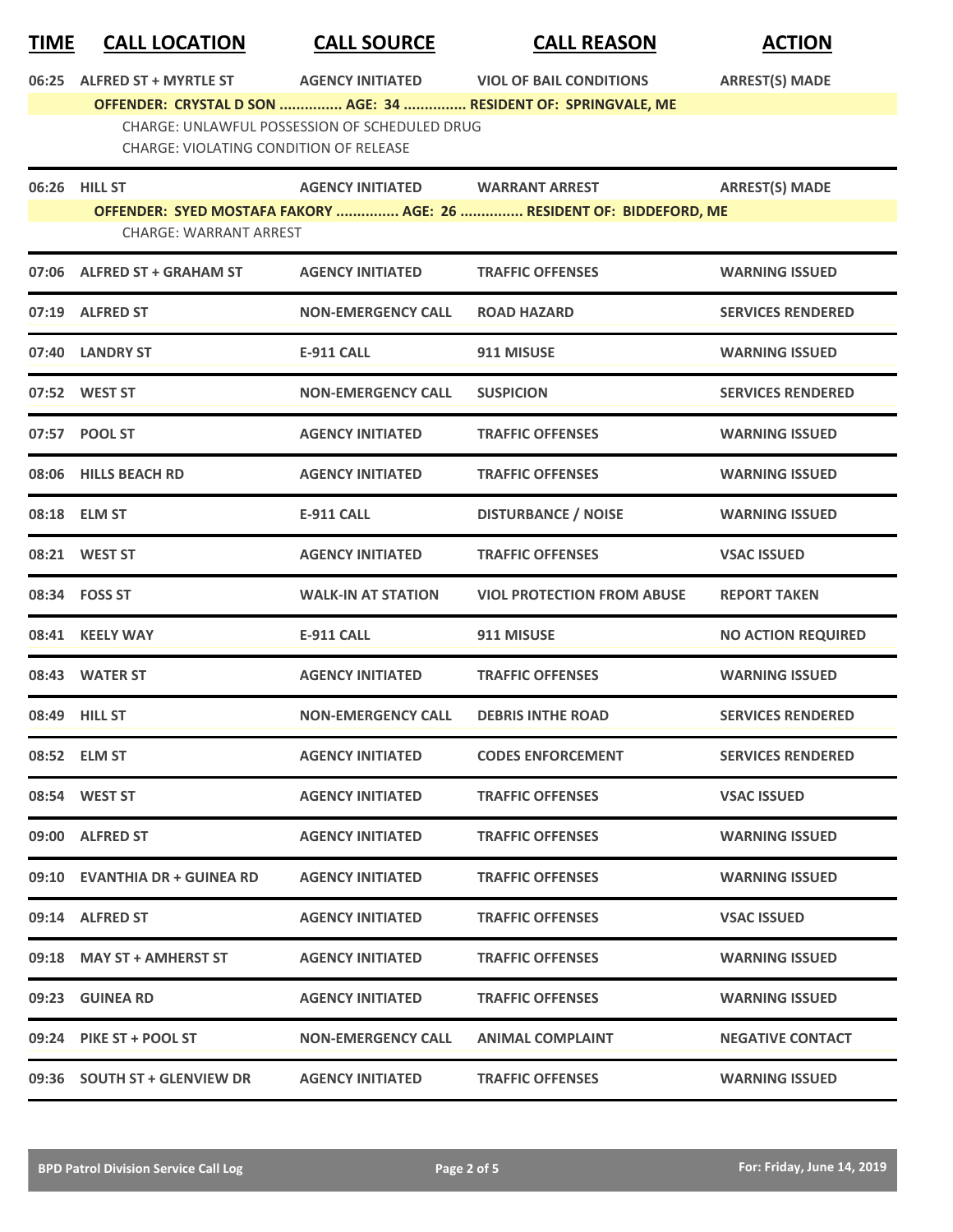## **TIME CALL LOCATION CALL SOURCE CALL REASON ACTION**

**09:40 MAIN ST NON-EMERGENCY CALL DOMESTIC COMPLAINTS ARREST(S) MADE**

|                      |                                              | OFFENDER: RACHEL L MILBURY  AGE: 26  RESIDENT OF: BIDDEFORD, ME |                        |
|----------------------|----------------------------------------------|-----------------------------------------------------------------|------------------------|
|                      | CHARGE: DOMESTIC VIOLENCE ASSAULT. PRIORS DV |                                                                 |                        |
| 09:52 ALFRED ST      | <b>NON-EMERGENCY CALL</b>                    | <b>ROAD HAZARD</b>                                              | <b>GONE ON ARRIVAL</b> |
| 00.58 IN/ECTIMOOD DR | ACENCY INITIATED                             | DDO ACTIVE DV DESDONSE TEAM                                     | <b>NO VIOLATION</b>    |

|       | 09:58 WESTWOOD DR              | <b>AGENCY INITIATED</b>   | <b>PRO-ACTIVE DV RESPONSE TEAM</b> | <b>NO VIOLATION</b>          |
|-------|--------------------------------|---------------------------|------------------------------------|------------------------------|
|       | 09:58 WASHINGTON ST            | <b>NON-EMERGENCY CALL</b> | <b>ANIMAL COMPLAINT</b>            | <b>SERVICES RENDERED</b>     |
|       | 10:12 SOUTH ST                 | <b>AGENCY INITIATED</b>   | <b>PRO-ACTIVE DV RESPONSE TEAM</b> | <b>NO VIOLATION</b>          |
|       | 10:18 POOL ST                  | <b>AGENCY INITIATED</b>   | <b>TRAFFIC OFFENSES</b>            | <b>WARNING ISSUED</b>        |
|       | 10:31 PRECOURT ST + BAKERS WAY | <b>AGENCY INITIATED</b>   | <b>TRAFFIC OFFENSES</b>            | <b>WARNING ISSUED</b>        |
|       | 10:32 JEFFERSON ST + ADAMS ST  | <b>AGENCY INITIATED</b>   | <b>TRAFFIC OFFENSES</b>            | <b>VSAC ISSUED</b>           |
|       | 10:57 STONE ST                 | <b>WALK-IN AT STATION</b> | <b>PAPERWORK</b>                   | <b>SERVICES RENDERED</b>     |
|       | 11:09 EAST CRESCENT COVE LN    | <b>NON-EMERGENCY CALL</b> | <b>ALL OTHER</b>                   | <b>REFERRED OTHER AGENCY</b> |
|       | $11:10$ ALFRED ST + RAY ST     | <b>AGENCY INITIATED</b>   | <b>TRAFFIC OFFENSES</b>            | <b>VSAC ISSUED</b>           |
|       | 11:33 ALFRED ST                | <b>AGENCY INITIATED</b>   | <b>CAR SEAT DETAIL</b>             | <b>SERVICES RENDERED</b>     |
|       | 11:34 POOL ST                  | <b>AGENCY INITIATED</b>   | <b>TRAFFIC OFFENSES</b>            | <b>WARNING ISSUED</b>        |
|       | 11:43 HAZEL ST                 | <b>NON-EMERGENCY CALL</b> | <b>DISTURBANCE / NOISE</b>         | <b>WARNING ISSUED</b>        |
|       | 11:47 PRECOURT ST              | <b>NON-EMERGENCY CALL</b> | 911 TESTING                        | <b>SERVICES RENDERED</b>     |
|       | 12:10 POOL ST                  | <b>AGENCY INITIATED</b>   | <b>TRAFFIC OFFENSES</b>            | <b>WARNING ISSUED</b>        |
|       | 12:12 BARRA RD                 | <b>E-911 CALL</b>         | 911 MISUSE                         | <b>SERVICES RENDERED</b>     |
| 12:24 | <b>MAIN ST</b>                 | <b>NON-EMERGENCY CALL</b> | <b>THEFT</b>                       | <b>REPORT TAKEN</b>          |
|       | 12:29 SHOPS WAY                | <b>NON-EMERGENCY CALL</b> | <b>POLICE INFO</b>                 | <b>SERVICES RENDERED</b>     |
|       | 12:55 CLIFFORD ST              | <b>AGENCY INITIATED</b>   | <b>ANIMAL COMPLAINT</b>            | <b>SERVICES RENDERED</b>     |
|       | 13:11 ALFRED ST                | <b>AGENCY INITIATED</b>   | <b>EMPTYING DRUG BOX</b>           | <b>SERVICES RENDERED</b>     |
|       | 13:27 EDWARDS AVE              | <b>AGENCY INITIATED</b>   | <b>PAPERWORK</b>                   | <b>PAPERWORK SERVED</b>      |
|       | 13:48 POOL ST                  | <b>AGENCY INITIATED</b>   | <b>TRAFFIC OFFENSES</b>            | <b>WARNING ISSUED</b>        |
|       | 13:52 STONE ST                 | <b>AGENCY INITIATED</b>   | <b>PAPERWORK</b>                   | <b>NEGATIVE CONTACT</b>      |
|       | 13:59 MEETINGHOUSE RD          | <b>AGENCY INITIATED</b>   | <b>TRAFFIC OFFENSES</b>            | <b>WARNING ISSUED</b>        |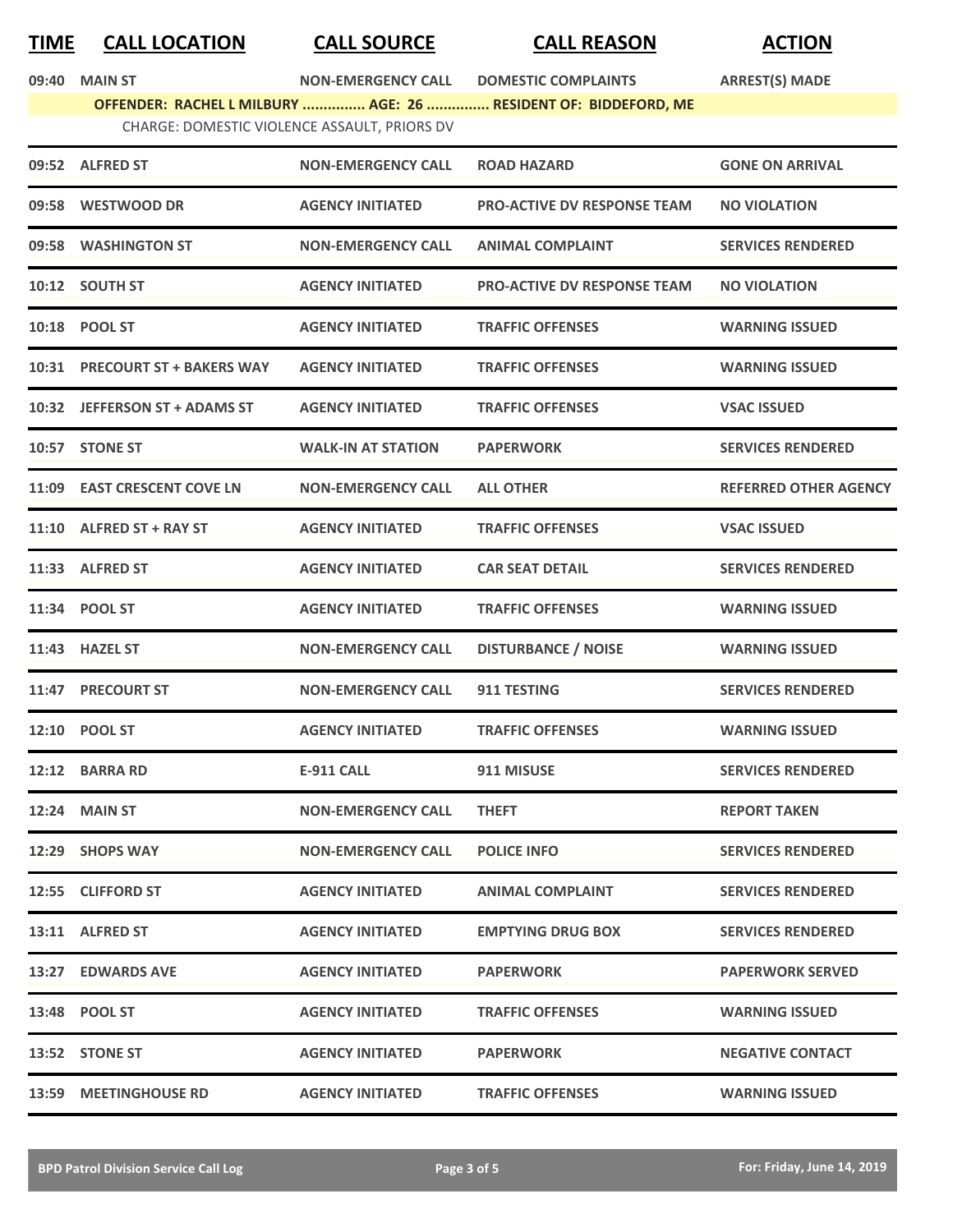| <b>TIME</b> | <b>CALL LOCATION</b>                     | <b>CALL SOURCE</b>        | <b>CALL REASON</b>                                                | <b>ACTION</b>             |
|-------------|------------------------------------------|---------------------------|-------------------------------------------------------------------|---------------------------|
|             | 14:02 CLEAVES ST                         | <b>AGENCY INITIATED</b>   | <b>PAPERWORK</b>                                                  | <b>PAPERWORK SERVED</b>   |
|             | 14:11 MAY ST                             | <b>AGENCY INITIATED</b>   | <b>TRAFFIC OFFENSES</b>                                           | <b>VSAC ISSUED</b>        |
|             | 14:11 GUINEA RD                          | <b>AGENCY INITIATED</b>   | <b>TRAFFIC OFFENSES</b>                                           | <b>WARNING ISSUED</b>     |
|             | 14:12 STONE ST                           | <b>AGENCY INITIATED</b>   | <b>PAPERWORK</b>                                                  | <b>PAPERWORK SERVED</b>   |
|             | 14:13 BOULDER WAY                        | <b>NON-EMERGENCY CALL</b> | <b>FOUND NEEDLE</b>                                               | <b>SERVICES RENDERED</b>  |
|             | 14:25 JEFFERSON ST                       | <b>NON-EMERGENCY CALL</b> | <b>POLICE INFORMATION</b>                                         | <b>SERVICES RENDERED</b>  |
|             | 14:29 POOL ST                            | <b>AGENCY INITIATED</b>   | <b>TRAFFIC OFFENSES</b>                                           | <b>WARNING ISSUED</b>     |
|             | 14:32 ALFRED ST                          | <b>WALK-IN AT STATION</b> | <b>HARASSMENT</b>                                                 | <b>REPORT TAKEN</b>       |
|             | 14:35 GREEN ST                           | <b>E-911 CALL</b>         | <b>DOMESTIC COMPLAINTS</b>                                        | <b>ARREST(S) MADE</b>     |
|             | <b>CHARGE: DOMESTIC VIOLENCE ASSAULT</b> |                           | OFFENDER: SAAD AL KHULAIFAWI  AGE: 20  RESIDENT OF: BIDDEFORD, ME |                           |
|             | 14:42 POOL ST                            | <b>NON-EMERGENCY CALL</b> | <b>ANIMAL COMPLAINT</b>                                           | <b>SERVICES RENDERED</b>  |
|             | 14:51 ELM ST                             | <b>OTHER</b>              | <b>ALL OTHER</b>                                                  | <b>SERVICES RENDERED</b>  |
| 15:27       | <b>RAYMOND ST</b>                        | <b>NON-EMERGENCY CALL</b> | <b>DISTURBANCE / NOISE</b>                                        | <b>UNFOUNDED</b>          |
| 15:45       | <b>MARINER WAY</b>                       | <b>AGENCY INITIATED</b>   | <b>TRAFFIC OFFENSES</b>                                           | <b>WARNING ISSUED</b>     |
|             | 15:47 ELM ST                             | <b>WALK-IN AT STATION</b> | <b>VIOL PROTECTION FROM ABUSE/V</b>                               | <b>REPORT TAKEN</b>       |
|             | 16:34 MARINER WAY                        | <b>NON-EMERGENCY CALL</b> | <b>SUSPICION</b>                                                  | <b>SERVICES RENDERED</b>  |
|             | 16:38 ALFRED ST                          | <b>NON-EMERGENCY CALL</b> | <b>TRAFFIC HAZARD</b>                                             | <b>SERVICES RENDERED</b>  |
|             | 16:47 SHOPS WAY                          | <b>E-911 CALL</b>         | <b>SUSPICION</b>                                                  | <b>REPORT TAKEN</b>       |
|             | 16:50 ALFRED ST                          | <b>WALK-IN AT STATION</b> | <b>PAPERWORK</b>                                                  | <b>SERVICES RENDERED</b>  |
|             | 17:00 SOUTH ST + JEFFERSON ST            | E-911 CALL                | 911 MISUSE                                                        | <b>NEGATIVE CONTACT</b>   |
|             | <b>17:27 VINE ST</b>                     | <b>NON-EMERGENCY CALL</b> | <b>MENTAL ILLNESS CASES</b>                                       | <b>SERVICES RENDERED</b>  |
|             | 17:45 OCEAN SPRAY AVE                    | E-911 CALL                | 911 MISUSE                                                        | <b>SERVICES RENDERED</b>  |
|             | 17:46 CUTTS ST                           | <b>NON-EMERGENCY CALL</b> | <b>HARASSMENT</b>                                                 | <b>SERVICES RENDERED</b>  |
|             | 17:48 ROCKWOOD DR                        | <b>WALK-IN AT STATION</b> | <b>INSPECTION PERMIT</b>                                          | <b>SERVICES RENDERED</b>  |
|             | 17:57 DARTMOUTH ST                       | E-911 CALL                | 911 MISUSE                                                        | <b>NO ACTION REQUIRED</b> |
|             | <b>18:02 DARTMOUTH ST</b>                | <b>E-911 CALL</b>         | 911 MISUSE                                                        | <b>NO ACTION REQUIRED</b> |